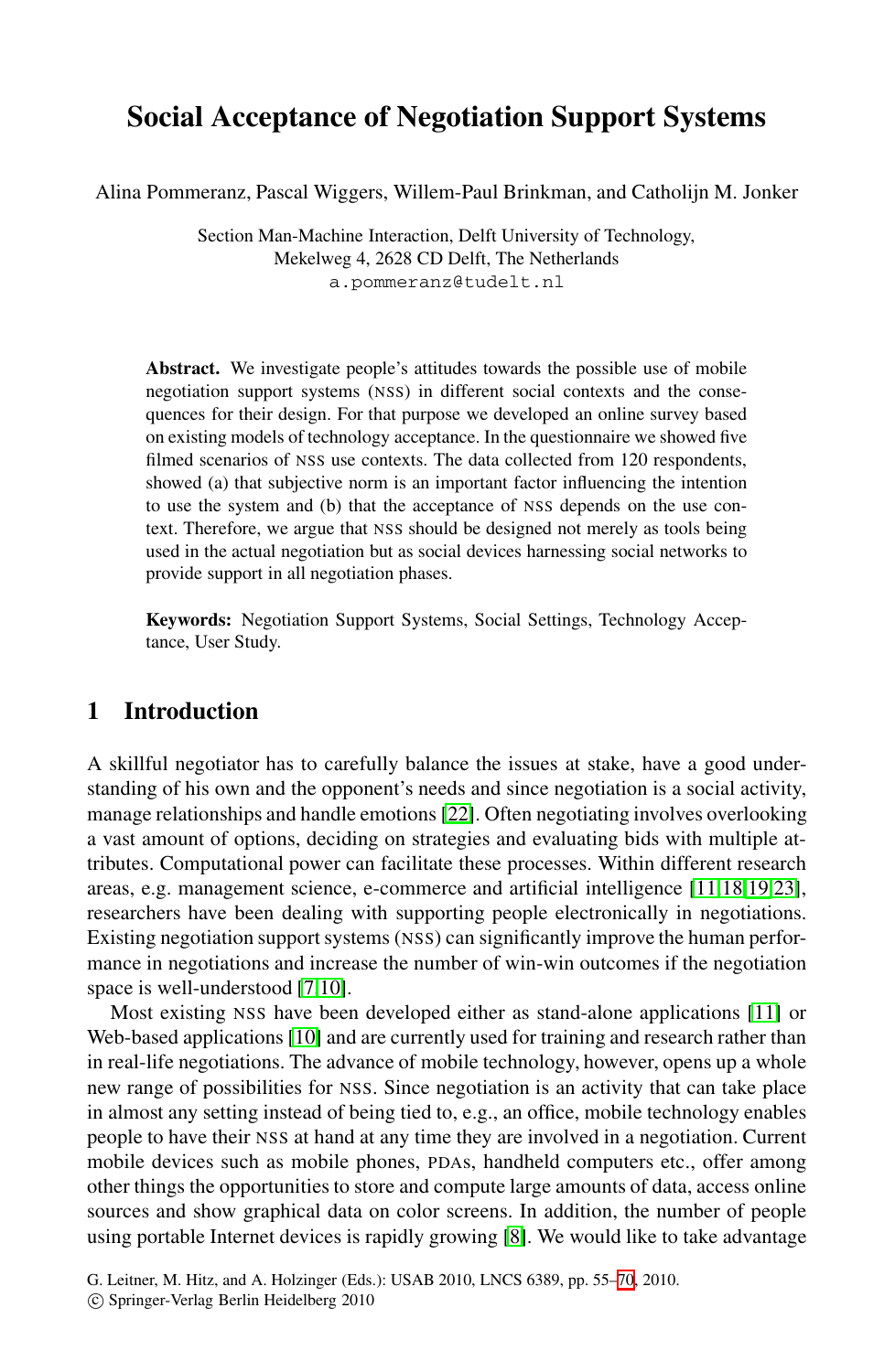#### 56 A. Pommeranz et al.

[of th](#page-14-0)ese trends and develop a new kind of NSS for mobile use, a so-called Pocket Negotiator (PN) as described by [7]. Our vision is to develop a mobile system that is able to collaborate with its users in order to reach win-win outcomes in negotiations. The PN will enhance the negotiation skills and performance of the user by increasing the user's capacity for exploration of the negotiation space, i.e. possible bids and deals, reducing cognitive task load and preventing mental errors. The functionality of the device will be focused on handling computational complexity issues and providing bidding- and interaction advice. Our idea is to cover all negotiation phases (preparation, joint exploration, bidding and closure) [22] with the support from the system.

The mobile nature of the system will allow users to refer to this support not only when they prepare themselves at home, but also when they are on the move or even during the face-to-face situation with the other negotiation partner. This entails several advantages. The users can, e.g., collect relevant information for the negotiation and enter it immediately into the NSS or update information about their preferences in case they change due to new information. They can practice the different negotiation steps and review tips and strategies at any time. In a face-to-face situation it might also be useful to enter information, e.g., revealed by the opponent (i.e. spoken words or information about the opponent's behavior, emotions etc.). Based on this input the NSS will be able to give context-relevant advice or it could just serve as a reminder for information entered by the user during earlier preparation. Also the possibility of connecting to a wireless network enriches the functionality of the NSS, e.g. by providing online market information. With this new freedom mobile NSS offer, new questions and problems occur. Besides technical restrictions like the small screen size or short battery times the question of social implications arises. When putting NSS into the social setting of a face-to-face negotiation or using it in public spaces, we have to consider appropriateness and acceptance regarding the user, the opponent or bystanders. Entering information or consulting the NSS during a negotiation might interrupt the flow of the communication or bother the opponent for other reasons. Furthermore, the user might be concerned about his or her image when using a mobile NSS in public. These are issues worthwhile investigating.

Therefore, we conducted an online survey (a) to find out in which situations people consider a mobile NSS socially acceptable, (b) to find the factors and relationships that influence this acceptance in the different situations and social contexts and (c) to investigate the consequences of people's attitudes towards NSS for their design.

We would like to stress at this point that the system has not been implemented yet. Before designing the concrete functionality of a Pocket Negotiator and implementing it we would like to in[ves](#page-14-5)tigate the social acceptance of mobile NSS in different situations. This will enable us on the one hand to inform the further design process and on the other hand find answers to why current NSS are not used in real negotiations.

## **2 Related Work**

The majority of existing NSS has been used for training and research purposes, but has not been applied to real life negotiations [9]. A recent study on user acceptance of Webbased NSS [23] predicts that 80 percent of the users would use the system to prepare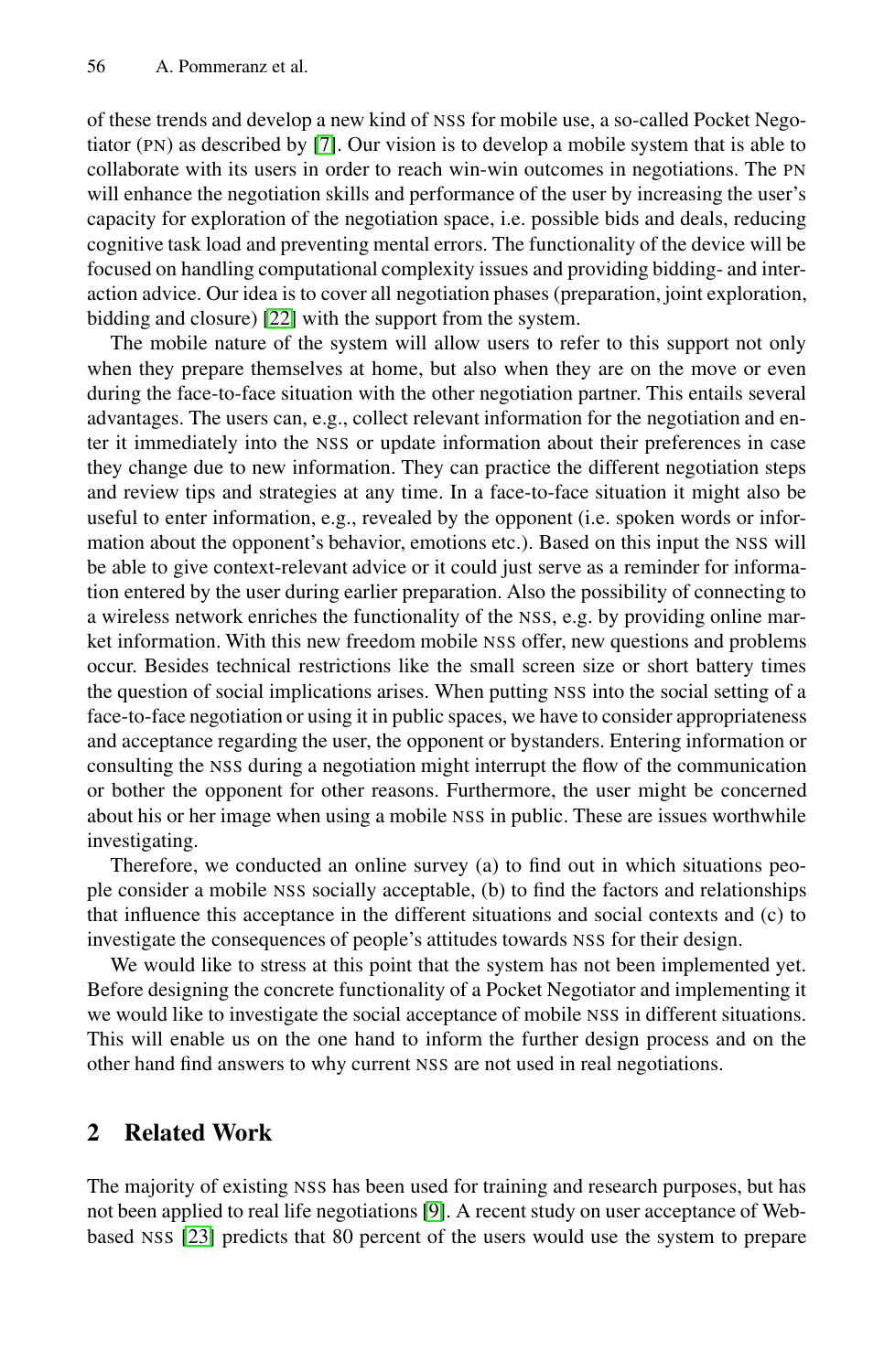and train for negotiations but only 61 percent would use it in the negotiation. Why is the acceptance for real cases so low? One possible answer is that NSS development is too foc[use](#page-14-6)d on the technical aspects and disregards human concerns. Bui [3] points out that research on NSS concentrates on technological solutio[ns, w](#page-14-7)hile the social problems they intend to solve are secondary or completely neglected. Swaab and colleagues [21] argue for a careful analysis of social and psychological processes in order to design good NSS and claim that the success of an NSS depends on the understanding of the activity that the system will support.

Negotiation is inherently a social activity, since it involves communication between at least two parties and is influenced by the social setting in which it takes place. Lit[erat](#page-14-8)[ure](#page-14-9) [on](#page-14-10) [bu](#page-14-11)siness science [6] has, e.g., emphasized the influence of relationships on negotiation processes. Moreover, based on results from expert focus groups [17] we know that people's attitudes towards NSS differ widely and that social contexts might play a role when choosing to use a system or not. Therefore, we believe that in order to design NSS that will be successfully used we first need to investigate whether people are willing to accept the use of NSS in different social settings.

Researchers focusing on the adoption of mobile technology in general have recently included social context into their models. Social impacts of mobile technology have been widely studied [12,13,14,15], especially the pervasive nature of mobile phones in public places. Most of the literature in this area focuses on the distraction of bystanders by people talking loudly on the phone or by the mix-up of geographic spaces (current physical space the mobile phone user is in and the space created by a phone conversation) [12,13,20]. In the case of using a mobile NSS, distraction is, of course, especially an issue when the NSS user is in an active, ongoing communication with the other negotiation party (face-to-face or on the phone). The interaction with the device might disrupt this communication and therefore be less socially acceptable. Furthermore, the other party might not accept the interaction with the NSS because it allows the user to have an advantage and other party might feel excluded. In other situations where the NSS is used for preparation, social acceptance might be less of an issue.

## **3 Research Questi[ons](#page-14-7)**

We looked at several detailed research questions. **RQ 1**: Is there a relationship between the user characteristics and (perceived) usefulness, attitude towards negotiation, behavioral control and social acceptance? The user characteristics include demographic data and experience in computer usage and with negotiations. We expect that age and possibly gender influence the acceptance of a mobile NSS in different situations. In focus groups with negotiation experts we conducted [17] it was anticipated that younger people are more open to technology use in public places and social situations than older people because younger generations grow up with technology around them. This is reflected in **RQ 1a**: Is there a negative impact of the user's age on the acceptance of a NSS in a face-to-face situation?

Based on the results of focus groups we did with end-users (5 groups with 3 high school students each, aged 15 to 18 ( $M = 16.73$ ,  $SD = 0.88$ ), 6 groups with 6 highlyeducated women each, aged between 31 and 70 ( $M = 49.86$ ,  $SD = 9.16$ )), we expect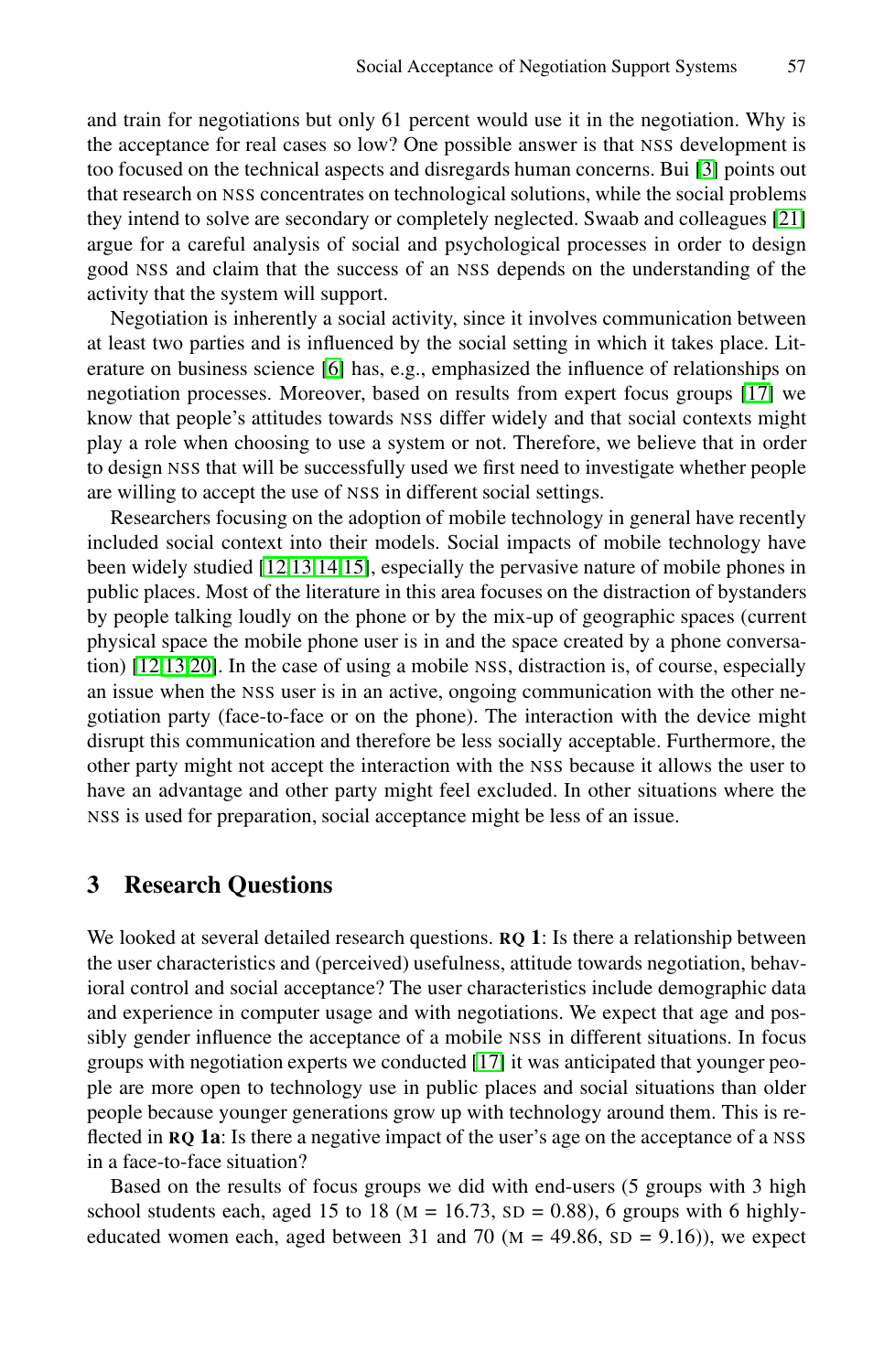#### 58 A. Pommeranz et al.

that people with low negotiation skills and a negative attitude towards negotiation are more likely to use an NSS. Due to their own lack of knowledge about negotiations or insecurity they might find an NSS more useful than people, who enjoy negotiating and consider themselves good at it. This leads to the questions: **RQ 2**: Is there a negative relation between a person's attitude towards negotiations and the attitude towards NSS? **RQ 2a**: Is there a relationship between on the one side negotiation skills and experience and on the other side the attitude towards negotiations?

We believe that the acceptance of a NSS in a social context has an impact on the intention to use it. The social acceptance is measured by two variables, one describing how acceptable people find it to use an NSS in a situation (SN1) and the other describing in how far they believe that the opponent would find it acceptable (SN2). Whereas in a face-to-face situation it might play a big role what the opponent thinks, it might become less influential in a phone scenario. Therefore, our last research questions are: **RQ 3**: Is there a relationship between the social ac[cep](#page-13-0)tance of an NSS and the intention to use it? **RQ 3b**: Does the negotiation situation determine the social acceptance?

### **4 The Model**

The relations between usefulness, attitude towards a system and intention to use as well as the influence of subjective norm and behavioral control that we are interested in are well-studied for information systems within the scope of the Technology Acceptance Model (TAM) [5] and the Theory of Planned Behavior (TPB) [1]. Both models are extensions to the Theory of Reasoned Action introduced by Martin Fishbein and Icek Ajzen [2].

Based on our research questions we created a model to explain possible factors influencing the social acceptance and use intention of an NSS in different situations that combines both models and extends them with a number of factors that we think are influential specifically for mobile NSS.



**Fig. 1.** NSS Social Acceptance Model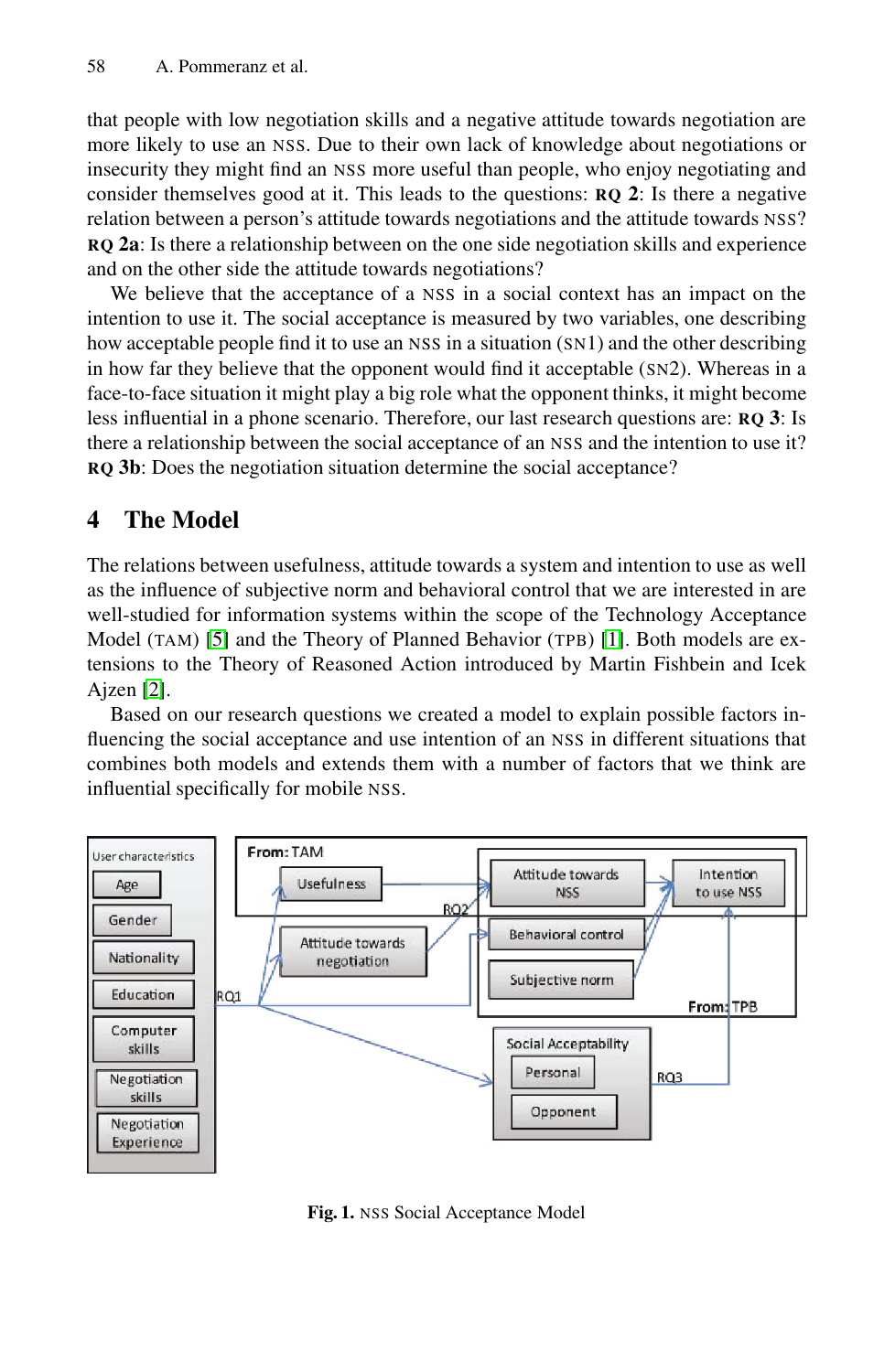### **4.1 TPB and TAM Model**

The TPB is a well known model in social psychology to explain the link between attitudes and behavior. It identifies the attitude towards a behavior, subjective norm (an individual's perception of others' beliefs whether he or she should perform the behavior) and perceived behavioral control (an individual's perceived ease or difficulty of performing the particular behavior) as indicators for the intention to use. The perceived behavioral control and the intention to use determine together the actual behavior regarding the use of a system.

The TAM has been widely used to explain people's attitude towards the use of technological systems. It identifies perceived usefulness and perceived ease of use as two independent factors that influence the intention to use a system and its actual use.

Since our study takes place before the implementation of the system, we are not able to measure the actual use of a system or the ease of use. To be able to measure usefulness and behavioral control we showed either videos or storyboards of NSS use cases. We kept the attitude towards NSS influencing the intention to use, but added the general attitude towards negotiations as an influential factor of attitude towards NSS. As mentioned earlier the use of such systems might depend on different situations and how socially acceptable it is to use a system in that situation. Therefore, we added social acceptance as an extra factor influencing the intention to use. Last, we added a number of user characteristics including: age, gender, nationality, education, computer and negotiation skills and experience.

### **5 The Survey**

To give respondents an idea about the contexts and type of functionality that an NSS could perform we identified, together with a negotiation coach, five distinct situations for NSS use: face-to-face with the boss with concealed use of the NSS, face-to-face with open use at a car dealer, distant negotiation on the phone, collaborative preparation of a couple and short preparation being mobile on a train (Figure 2). For each situation w[e](#page-13-1) [w](#page-13-1)rote and filmed a scenario (see e.g. http://mmi.tudelft.nl/video/scenario1/, Dutch voiceover, for other scenarios change the 1 to a number between 1 and 5) to be shown in the questionnaire.

#### **5.1 Scenarios**

Scenarios are useful in the design process since they capture the consequences and trade-offs of designs [4]. The narrative nature of scenarios enables users to imagine the use situations and contexts of new or existing technology. For each of the five use contexts we wrote a scenario presented in the following in summary. Italic text is taken from the original texts of the scenarios. In the project we currently focus on two example domains for NSS use: job contract and real estate negotiations. We chose to write two scenarios illustrating a job negotiation, two with real estate content and one about buying a car. All scenarios were checked by a professional negotiation coach to make sure that they were sufficiently realistic. Each scenario is briefly discussed below.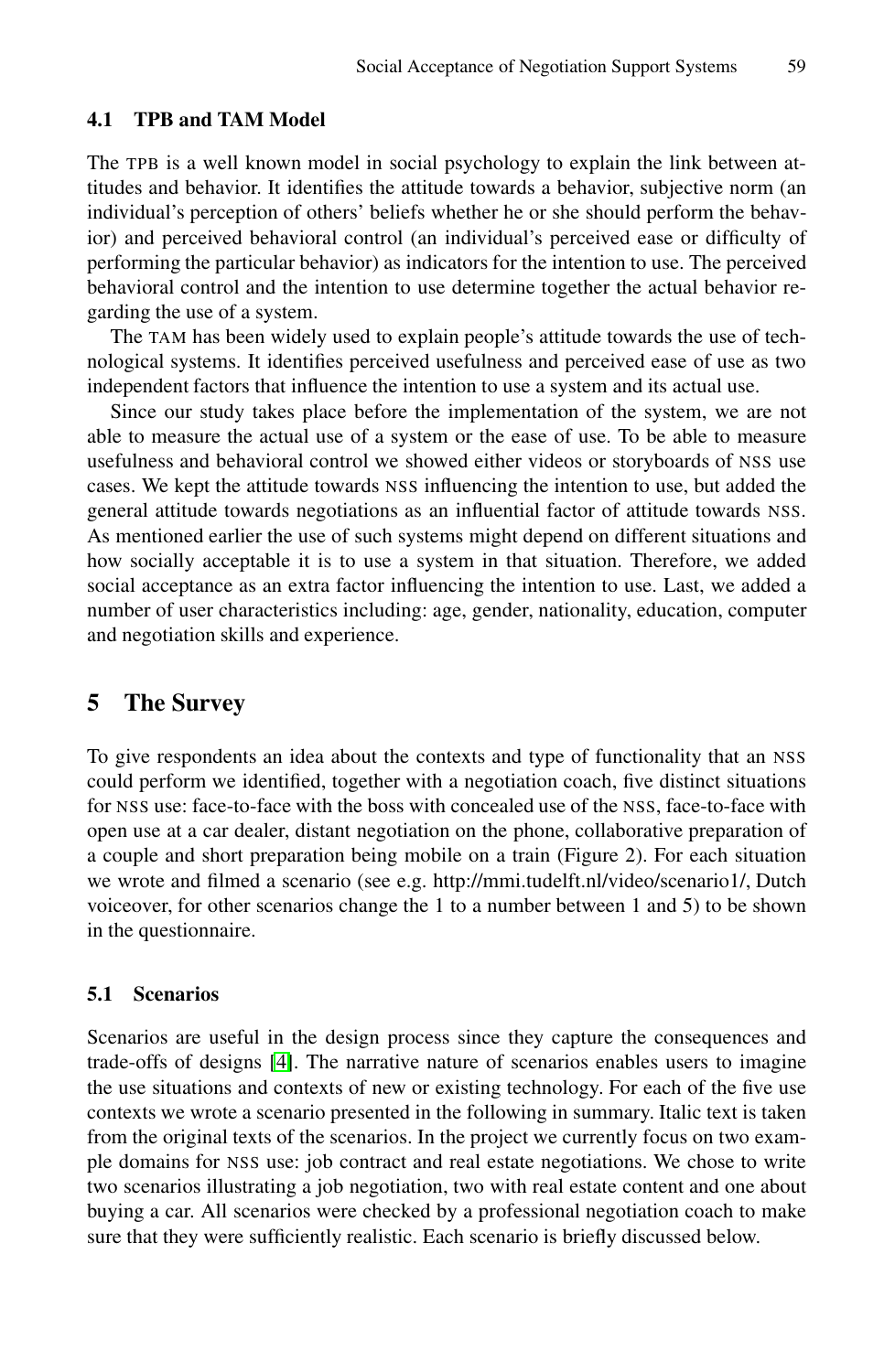#### 60 A. Pommeranz et al.



**Fig. 2.** Scenarios (Screenshots from videos) from left to right, top row: open use at car dealer, collaborative preparation before buying a house, on the phone with real estate agent, ; bottom row: evaluation talk with boss, preparation for job interview on the train

**Mobile Preparation with Time Constraints (train).** Preparation is one of the negotiation phases stressed in the literature, e.g. [6]. In this scenario we describe a preparation situation with special constraints. The job applicant Martin is already on his way to the interview. Therefore, he has limited time to prepare himself. In addition, the mobile setting constitutes another constraint, namely limited resources. Both constraints require special regard when it comes to the functionality of the device. Just before getting on the train Martin has received a mobile NSS from a friend. He uses the device's speed preparation function to prepare himself in the short time he has left. Among other functions the device allows him to receive knowledge about the job negotiation domain.

*He wonders how much money he could ask for. He chooses 'expert opinion' on the interface and types in 'salary'. The* PN *suggests a website that has a forum where you can discuss current average salaries for IT consultants with an expert in the field. After reading through the forum Martin has a quite good idea what he can ask for with his kind of educational background and experience. With that knowledge he feels more secure and relieved.*

Later in the scenario Martin makes use of the training module of the NSS which enables him to go through a simulated interview with a virtual agent. He receives onthe-fly advice about his and the opponent's actions. The scenario ends with Martin being more relaxed, knowing what to expect in the upcoming negotiation.

**Face-to-Face Negotiation, Secret Use (F-2-F).** The situation described in this scenario is a negotiation between an employee, Bianca, and her boss. Bianca is using a mobile NSS. The emphasis in this scenario is the concealed use of the NSS. Bianca is hiding the fact that she has support from an NSS by telling her boss she is using her device only to take notes.

*Bianca has been working for a big telecommunication company in The Hague for 2 years now. Today her annual evaluation with her boss is due. Bianca wants to take this meeting as an opportunity to re-negotiate some parts of her contract. Since her husband*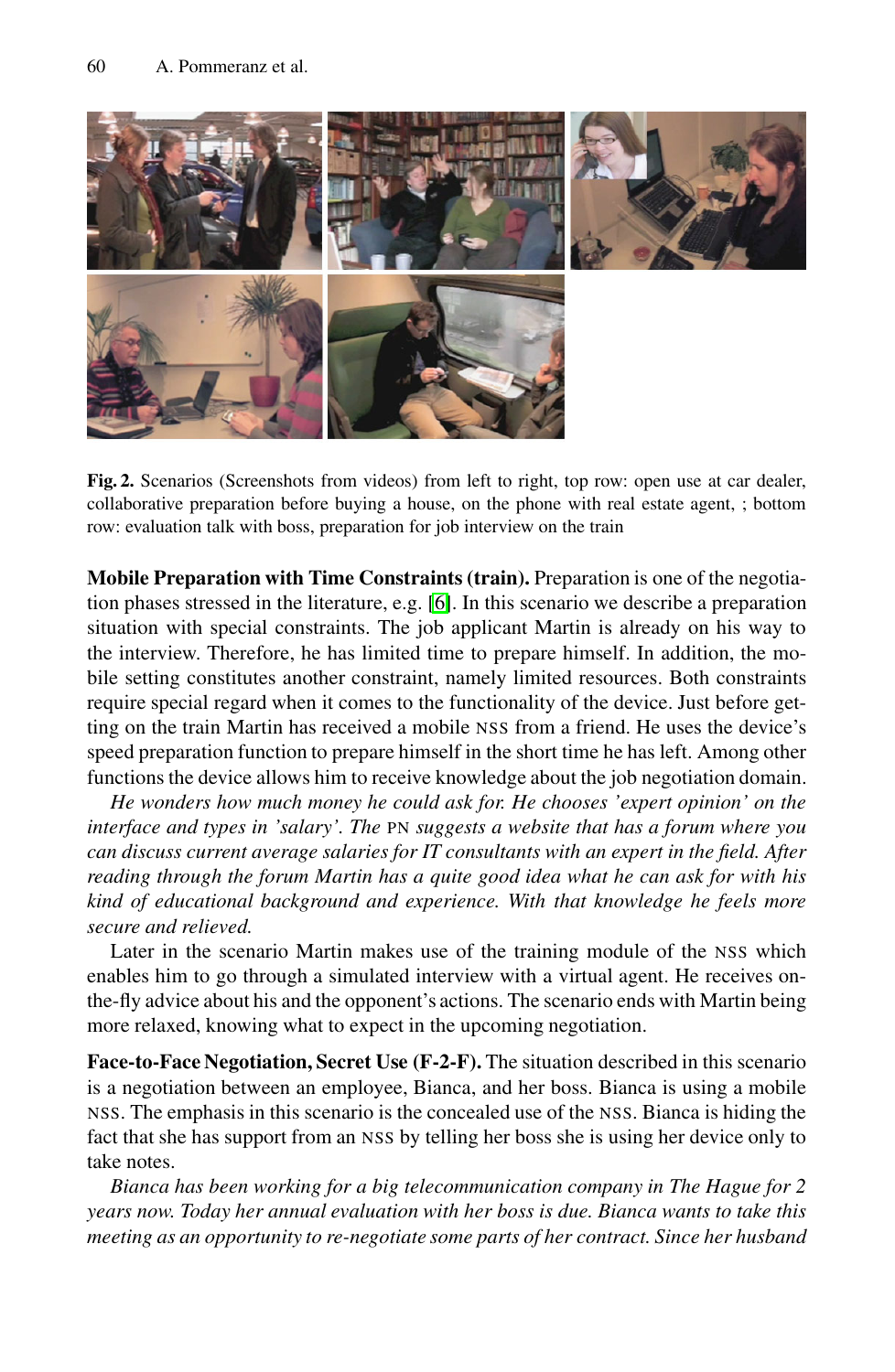*got a new job in another city, they decided to move further away. Therefore, she wants to discuss opportunities with her boss to handle the new situation. She knows that she worked hard and well in the last year and should get what she wants, but she does not consider herself a good negotiator. Therefore, she recently got the* PN *and prepared herself for this negotiation with the device.*

Throughout the negotiation described in the scenario Bianca receives help from the device. Several functions are described in this scenario including, e.g., the management of emotions, generating new options, and receiving advice from the system. The scenario ends with a deal in which both parties gain something and are satisfied with.

**Collaborative Preparation (Coll. Preparation).** Negotiation involves a lot of emotions on both sides of the bargaining table, but also within one party, e.g., between two partners buying a house together. In this case the first step is to merge the demands and preferences of both partners before starting a negotiation with the opponent side. Our scenario describes a couple that is planning to buy a house together and uses the NSS during the preparation to sort out their preferences and to download domain knowledge about real estate.

*The 'collaborative preparation' module starts up. After a short introduction the* PN *asks each of them to put in their preferences for a house separately. Since they also have the* PN *software installed on their laptop they put in their preferences in parallel. From both preference profiles the* PN *creates a matching profile and shows the clashes of their preferences. It advices the couple discussing the clashes and trying to find trade-offs between them that suit both.*

During this process of compromising the couple gets into a quarrel in which both insist on their own wishes without even communicating the underlying reasons in detail. In this case our device takes on a proactive role and interrupts the couple to give advice on how to handle the conflict.

*The* PN *senses the noise and the angry voices in the room and assumes an argument. The* PN *suggests calming down [and] prompts them to put in an emotional value on a scale from 'I don't care at all' to 'I would die for this' for each variable they have different preferences on.*

After having sorted out all their preferences they start looking for houses. In the last scene of the scenario the couple visits a house and takes advantage of the PN's feature of taking pictures and storing them together with other information about the house in a database.

**Negotiation on the phone (Phone).** A negotiation in which both parties are not situated in a face-to-face setting, but are distant from each other offers different design challenges for a NSS. First of all one party does not see the other party and therefore the use of a NSS can take place without each others' notice. Especially in real estate situations, e.g. when buying a house another aspect to consider is that the negotiation is split into a number of phone calls. This gives the user time in between the calls to use the system in each step of the negotiation. Our scenario describes a couple negotiating for a house. Before the interaction with the opponent they prepare themselves with the help of the NSS.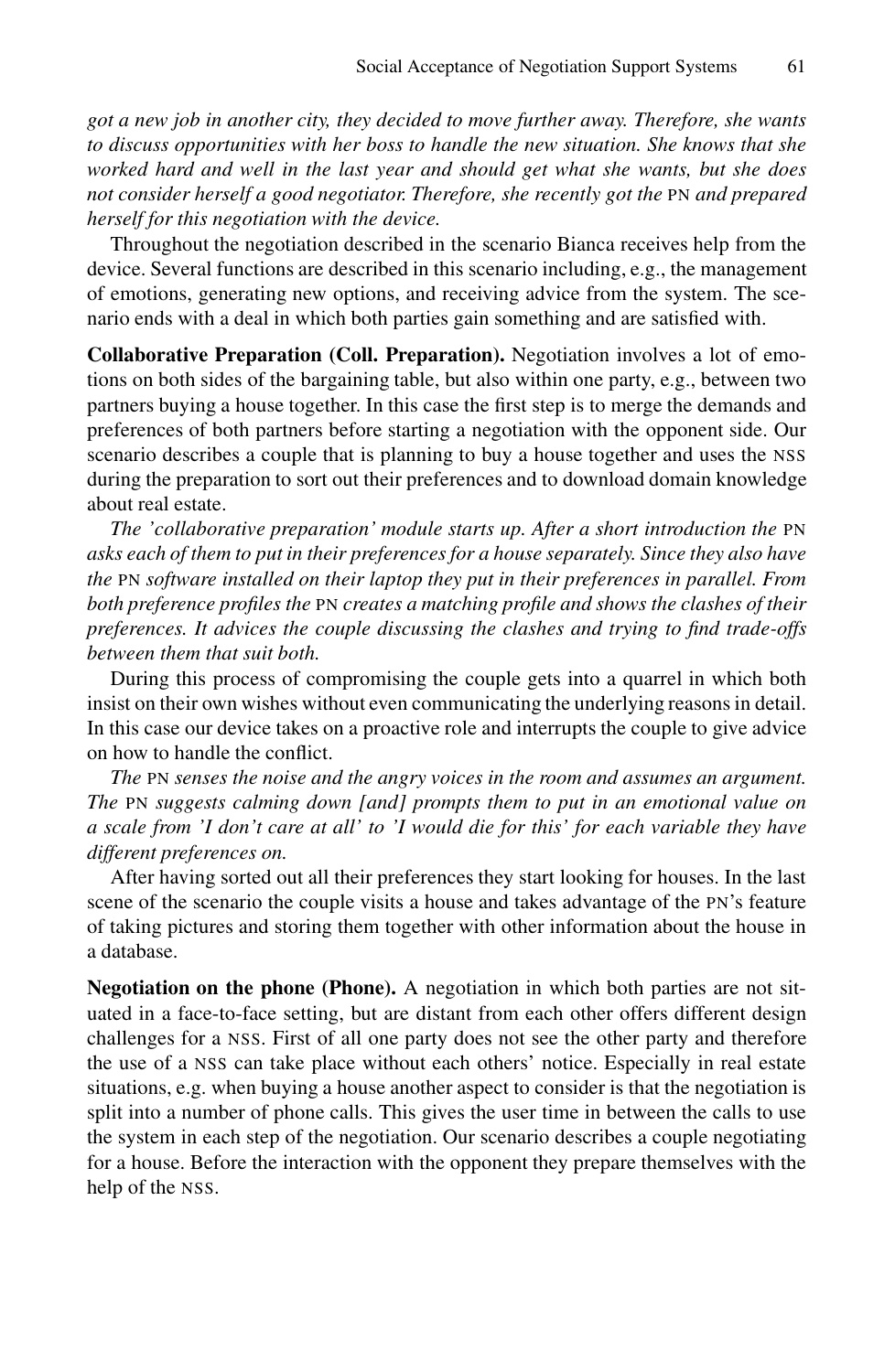*Furthermore, the* PN *has downloaded housing domain knowledge, such as contracts and legal issues and the prices of similar houses in the neighborhood to take into account. Before Mary came to work this morning she had decided with Piet to set a first bid around 450.000 Euro.*

At work Mary calls the agent and starts negotiating. Before and during the phone calls she uses the NSS on her laptop to receive advice about different steps in the negotiation, e.g. the PN advises her to not start the negotiation with offering a price, but instead talk about other issues and options.

*The bidding goes on for a while and the* PN *shows a visualization of the bids in the outcome space based on the preferences of Piet and Mary and the estimated preferences of the agent. After a while the* PN *detects that the bidding is not reaching a win-win situation.*

After finding new variables to include in the negotiation to reach an agreement that suits both parties they finally close a deal.

**Face-to-Face Negotiation, Open Use (Car Dealer).** We decided to include another scenario that has a face-to-face setting, but showing an open use of the NSS meaning that the other party is aware of the use. This scenario is about a couple buying a car. Our belief is that the car dealer's setting enables people to use the NSS more openly. When buying a car it is usually not necessary to stick to one specific car dealer. No long-term relationship needs to be considered. Therefore, the couple in the scenario openly states that they will be using the NSS and explain what they can do with it.

The focus of the scenario lies in the advice of time-outs at strategic points during the negotiation. During the process of looking at cars and refining their preferences for the new car, they enter information about the state of the negotiation into the NSS. They receive strategic advice on how to proceed and when to take the time to recapitulate.

*He* [the car dealer] *shows them a range of more sporty looking family cars and the couple chooses their favorite. They enter that into the* PN*. The* PN *advices them to take a time-out and check whether they have considered all their preferences and whether all the information they need has been disclosed.*

After they have found an interesting car the bidding starts in the car salesman's office. The NSS assists the couple by comparing prices with similar cars online. They disclose to the salesman that the market price is lower than his offer. The salesman drops his price. They negotiate about a few extras and finally leave with a new car and a deal they are satisfied with.

#### **5.2 The Questionnaire Structure**

The questionnaire is based on the model shown in Figure 1. For details about the constructs and questions, see Appendix A. After a short introduction we collected the user characteristics. The factors intention to use (IU), subjective norm (SN) and social acceptability (SA) were measured after each scenario presented to the respondent. At the end of the survey we collected more general information about the attitude towards NSS (PNA), including behavioral control (BC) and usefulness (USE). For the majority of questions we asked the respondents to rate their agreement with a number of statements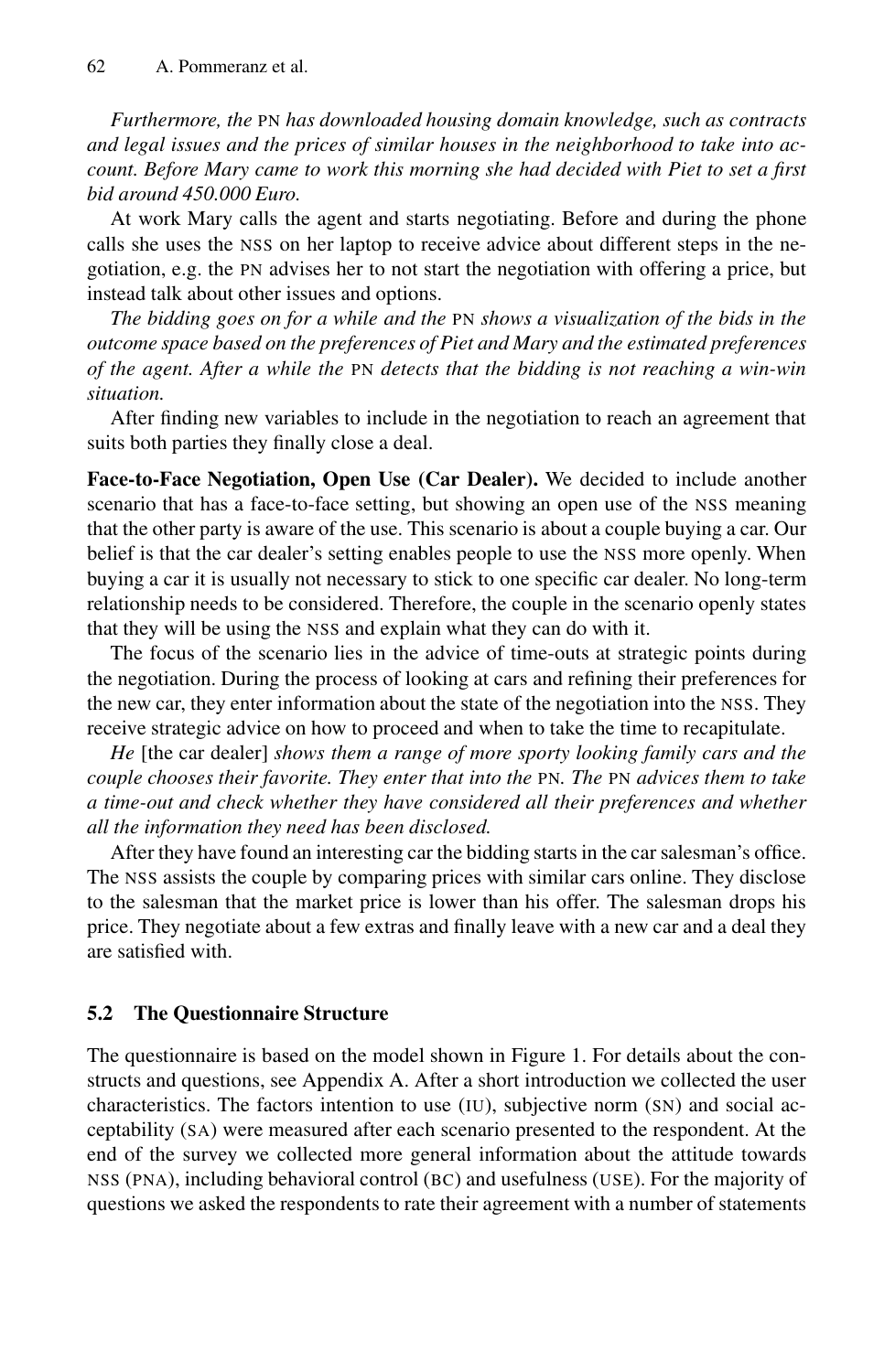on a 7-point Likert scale and for an explanation for the ratings after each scenario to explore why people might accept the system in one scenario but not in another.



**Fig. 3.** Model with (partial) correlations, 5 numbers: per scenario, cf = controlled for, ns = not significant,  $nv = no$  value

#### **5.3 Versions**

We setup a Dutch version with short videos (3 min) and a Dutch and English version each with screenshots from the videos and text explaining the situation. The version with videos took about 45 minutes to fill in and the picture versions 10-15 minutes. To avoid order effects we shuffled the order of scenarios and statements.

#### **5.4 Survey Distribution and Response**

With NetQuestionnaires (www.netquestionnaires.com) we administered and distributed the survey online. We used an opportunity sample strategy to select participants for the study. We took advantage of personal networks and online forums to invite people to participate. We also asked each invited participant to motivate other friends and colleagues to participate. The questionnaire was approached by 365 people, and 178 started filling it in. In the following statistical analysis we included 120 (74 male, 46 female) from 18 countries, who completed the questionnaire. From these 120 participants 72 completed the English, 31 the Dutch version with videos and 17 the Dutch version with pictures. The most represented countries were the Netherlands (48), Sweden (19), Germany (15) and Greece (10). The age span ranged from 20 to 68 ( $M = 32.28$ , SD = 10.36). Participants are mostly familiar with computer usage, with the average number of hours spent at the computer being  $44.86$  (SD = 20.14) and highly educated (102 with university degrees). The negotiation experience of the sample is rather low. Only about a fourth of the participants are regularly engaged in negotiations in their jobs (31 participants). On average participants have bought  $0.65$  (SD = 0.97) and sold 0.47 houses  $(SD = 2.43)$  and have had less than seven job interviews  $(M = 6.65, SD = 10.33)$ .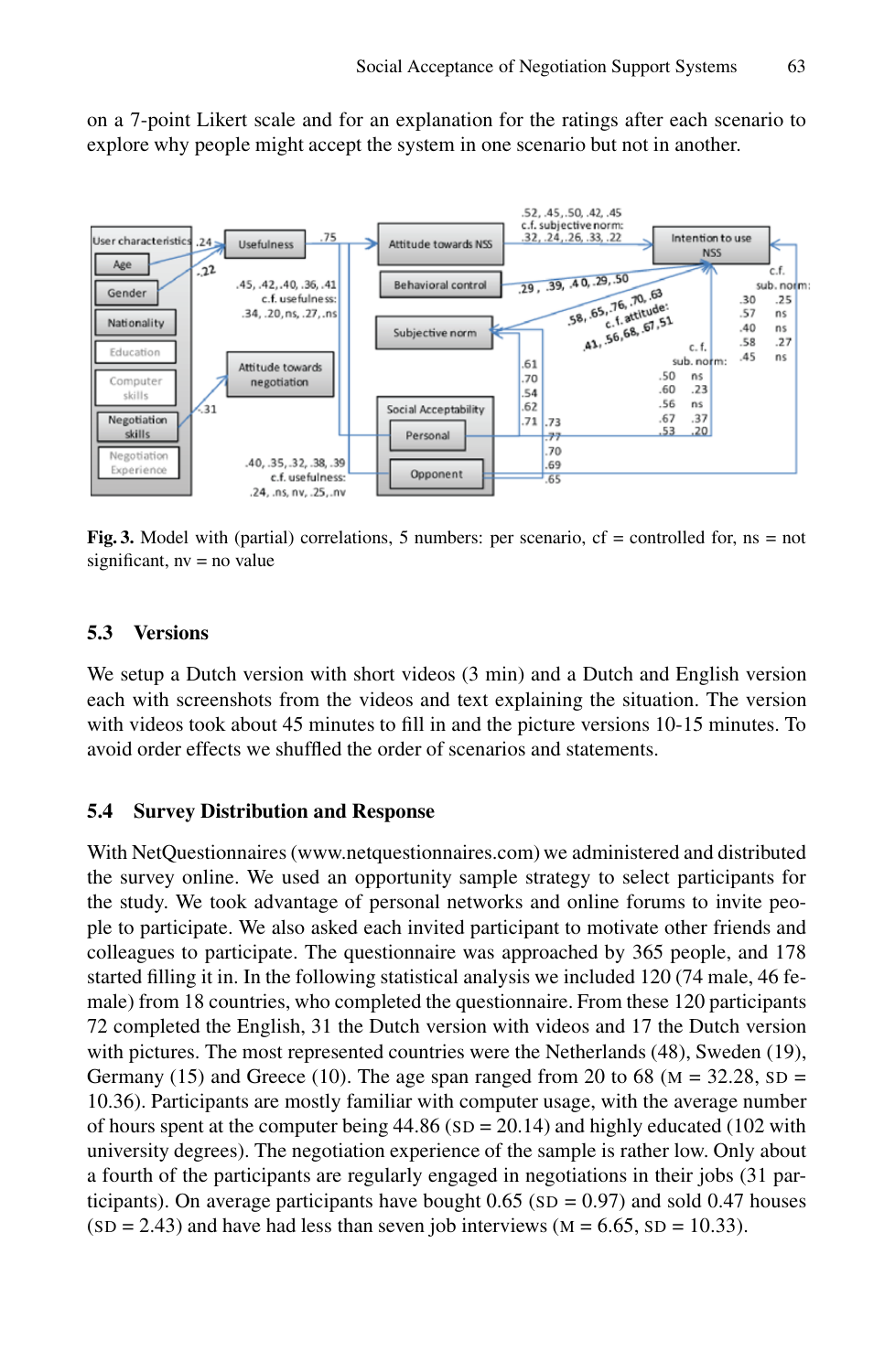# **6 Results**

## **6.1 Measurements of Contructs**

For an overview of all constructs used in the questionnaire see Appendix A. We used Cronbach's alpha to test the reliability of the constructs usefulness (USE) (.95), and behavioral control (BC) (.72) and calculated aggregated measures for both including all original items. The Cronbach's alpha for attitude towards negotiation (NAT) including all four original items is very low (.04), but increases to .69, if the items NAT 1 and NAT 4 are deleted. Therefore, we decided to keep only the items NAT 2 and NAT 3 and combined them to an aggregated measure. For the construct negotiation skills (NSK) we keep the three items NSK 1, NSK 4, NSK 5 reaching a Cronbach's alpha of .71, while removing NSK 2 and NSK 3. The reliability of social acceptance (SA) was measured per scenario (Cronbach's alpha between .81 and .94). We did not calculate an aggregated measure for the acceptance, but kept them separate in the further analysis.

| Scenario          | R    | $\,R^2$ | Adj. $R^2$ | <b>SE</b> | $df_{req}$ | $df_{res}$ |       | p       |
|-------------------|------|---------|------------|-----------|------------|------------|-------|---------|
| Train             | .684 | .467    | .453       | 1.341     |            | 116        | 33.90 | < 0.001 |
| $F-2-F$           | .762 | .580    | .569       | 1.143     | 3          | 116        | 53.39 | < 0.001 |
| Coll. Preparation | .674 | .455    | .439       | 1.434     | 2          | 69         | 28.78 | < 0.001 |
| Phone             | .764 | .584    | .577       | 1.151     |            | 117        | 82.15 | < 0.001 |
| Car Dealer        | .577 | .333    | .327       | 1.521     |            | 118        | 58.83 | < 0.001 |

**Table 1.** Results of regression analysis for each scenario

# **6.2 Data Analysis**

We used correlation analysis to check our hypotheses. Significant correlation coefficients can be found in Figure 3.

**User's background.** We found a positive correlation between age and usefulness and a negative one between gender and usefulness. Computer skills and negotiation experience were not correlated with usefulness, attitude towards negotiation or behavioral control. We removed the item education from the model, since our data was not heterogeneous enough to draw any conclusions on the effects of education level. We also removed nationality because the data was not equally distributed. Interestingly, we found that negotiation skills are negatively correlated with the attitude towards negotiation opposing our initial hypothesis. However, negotiation skills were rated subjectively by the respondents themselves, which might not correspond to their actual negotiation skills. This issue needs further research.

**Usefulness, Subjective Norm and Social Acceptance.** We found a positive correlation between usefulness and the attitude towards NSS, which confirms the relationship predicted by TAM. We found that social acceptance, (personal (SA 1) and opponent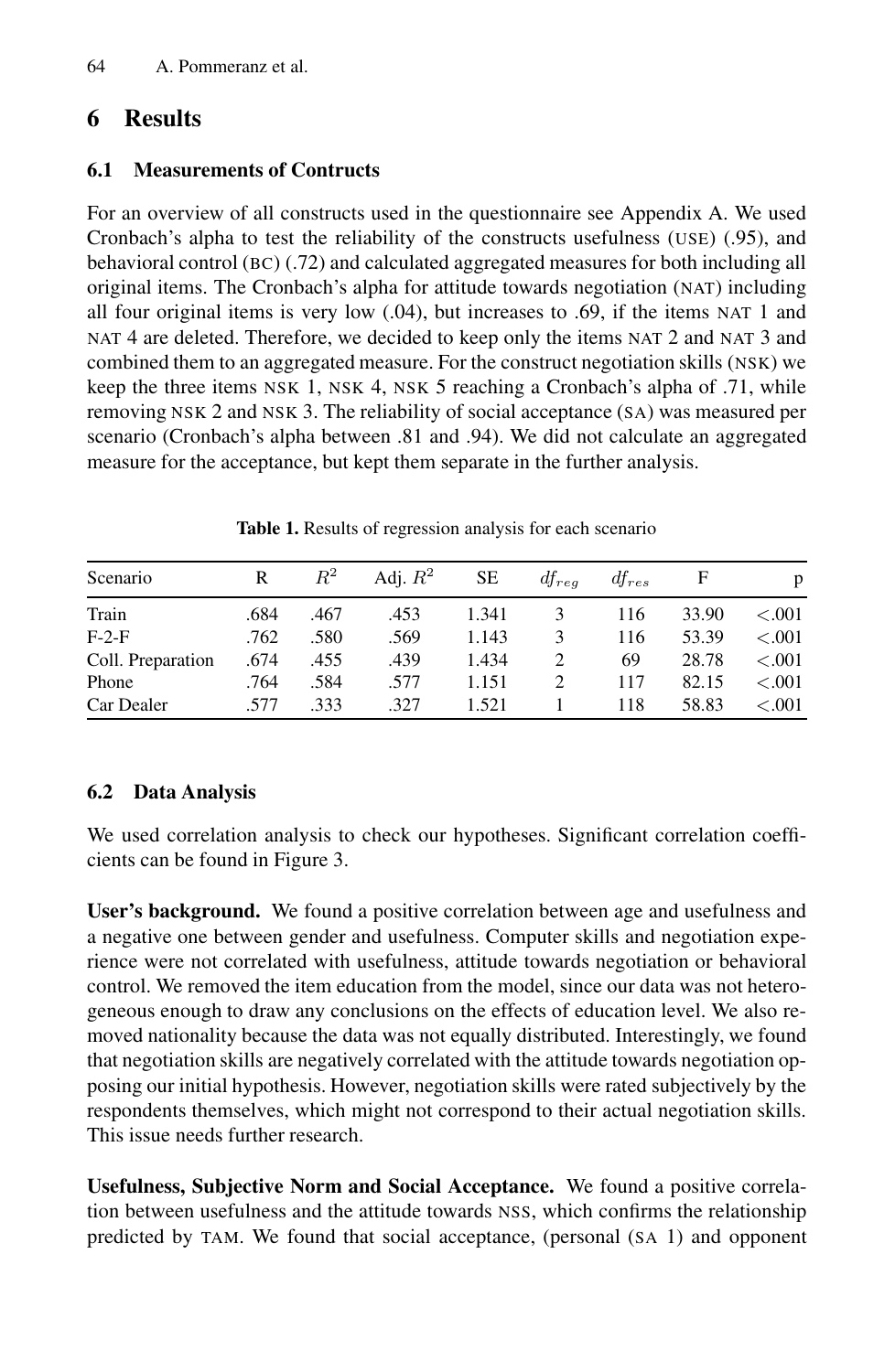| Scenario                 | B       | <b>SE</b> | $\beta$ | t       | p         | VIF  |
|--------------------------|---------|-----------|---------|---------|-----------|------|
| <b>Train</b>             |         |           |         |         |           |      |
| Constant                 | $-.77$  | .644      |         | $-1.19$ | .24       |      |
| SN                       | .46     | .111      | .394    | 4.10    | < .001    | 2.01 |
| ВC                       | .38     | .126      | .237    | 3.04    | .003      | 1.33 |
| SA                       | .22     | .105      | .188    | 2.11    | .04       | 1.73 |
| $F-2-F$                  |         |           |         |         |           |      |
| Constant                 | $-1.25$ | .523      |         | $-2.39$ | .02       |      |
| SN                       | .52     | .097      | .441    | 5.33    | < .001    | 1.89 |
| SA                       | .36     | .088      | .339    | 4.08    | ${<}.001$ | 1.91 |
| BC                       | .24     | .095      | .157    | 2.56    | .01       | 1.04 |
| <b>Coll. Preparation</b> |         |           |         |         |           |      |
| Constant                 | $-.41$  | .794      |         | $-.51$  | .61       |      |
| <b>SN</b>                | .67     | .102      | .595    | 6.53    | ${<}.001$ | 1.05 |
| ВC                       | .34     | .144      | .215    | 2.36    | .02       | 1.05 |
| <b>Phone</b>             |         |           |         |         |           |      |
| Constant                 | $-.37$  |           |         | $-.71$  | .48       |      |
| <b>SN</b>                | .82     | .076      | .704    | 10.88   | ${<}.001$ | 1.18 |
| BC                       | .21     | .102      | .131    | 2.03    | .05       | 1.18 |
| <b>Car Dealer</b>        |         |           |         |         |           |      |
| Constant                 | 1.01    | .383      |         | 2.63    | .01       |      |
| SN                       | .70     | .092      | .577    | 7.67    | ${<}.001$ | 1.00 |

**Table 2.** Estimated coefficients of regression models for each scenario

(SA 2) view), is correlated with the attitude towards NSS and the intention to use for all scenarios. However, when controlled for usefulness in the first case and subjective norm in the second, the correlations are either weaker or not significant. This suggests that the attitude towards an NSS is mainly influenced by how useful people consider it. The intention to use the system depends mainly on the subjective norm, i.e. whether others relevant to the respondent believe he or she should use it.

The dominance of subjective norm was further analyzed by regression analysis (Table 1) for each individual scenario. We used a stepwise method with the dependent variable intention to use NSS in a particular scenario and the following independent variables: attitude towards negotiation (NAT), behavioral control (BC), subjective norm (SN) and social acceptance (SA). Table 2 gives an overview of the regression models with included variables and coefficients. We can see that subjective norm has the major influence in predicting intention to use in all scenarios. In the car dealer scenario it is even the only variable included in the model ( $\beta$ = .58, t(118) = 7.67, p < .001). In the collaborative preparation and the phone scenarios behavioral control were also included in the model. In the face-to-face and the train scenario behavioral control as well as social acceptance was included in the model. Whereas face-to-face the social acceptance is the second strongest indicator before behavioral control, in the train scenario it is the other way around. This is not surprising since in the situation with the boss social rules are much more important and can have stronger consequences than when sitting on a train. People using mobile devices on a train are a common sight and therefore social acceptance has less influence. More interesting is that in the other three scenarios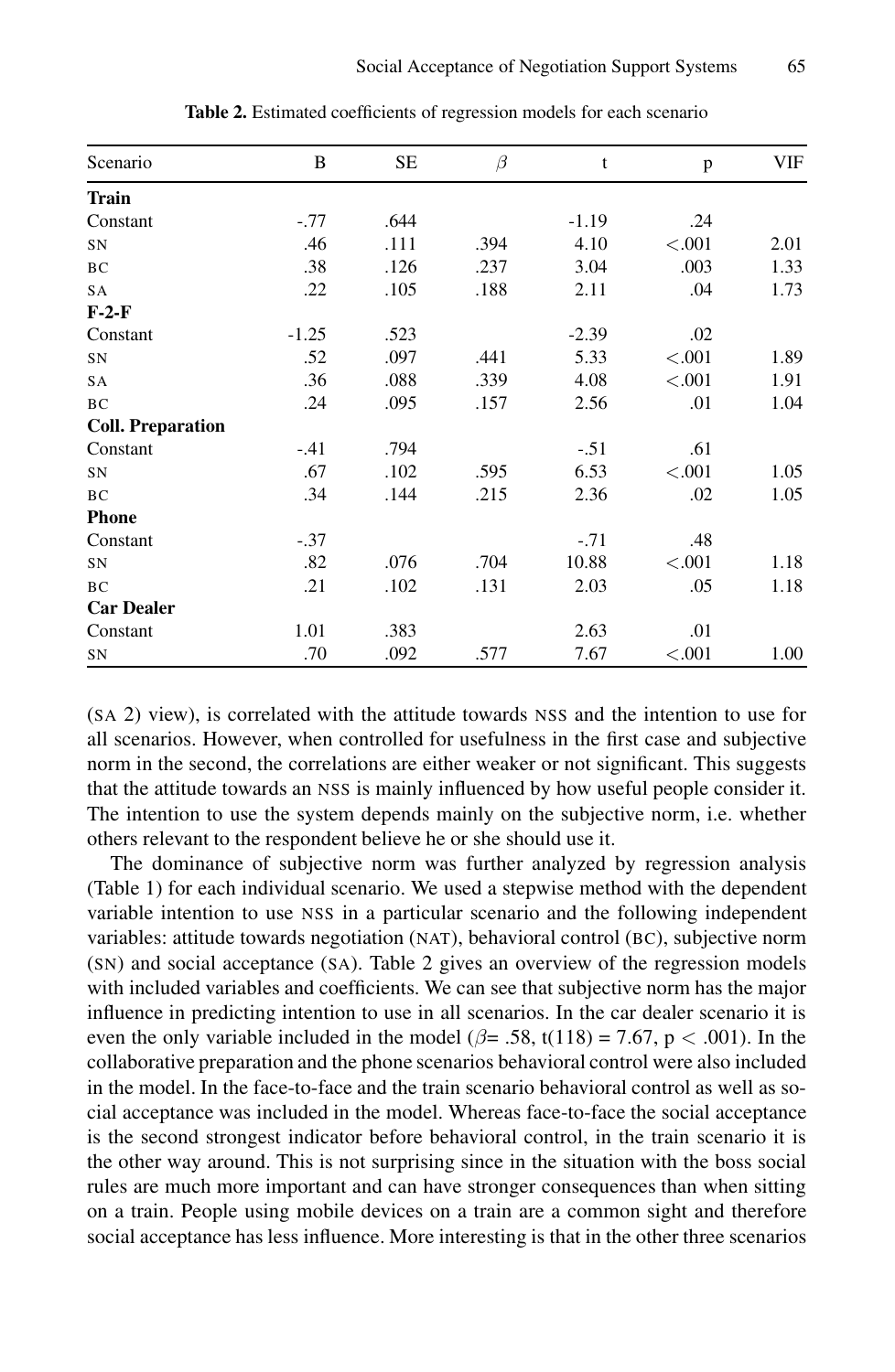social acceptance is not included in the model. In the phone and collaborative preparation scenario this might be due to the lack of a public setting.

Looking at the comments respondents gave voluntarily, we get deeper insight into how people see social acceptance considering the opponent's view in the different scenarios. People tend not to care whether the opponent accepts the NSS if they are not in eye contact ("This [on the phone] seems like the best application of the NSS, because it is invisible to the 'opponent'.") In the face-to-face scenarios people value the opponent's opinion highly. In the car dealer scenario some respondents doubt the acceptance of the NSS by the opponent. However, usefulness, the competitive situation ("I think the opponent will accept it because otherwise people would go to the competitor.") or the ability to put pressure on the opponent ("I like the secret weapon!") cause people to care less about the opponent. In the job scenario between an employee and her boss, most respondents are worried about the opponent's opinion on the use of an NSS. The comments show different views considering not being honest ("I think it is not acceptable because she lies about using an NSS."), impolite ("Its very impolite to use an electronic device during a face-to-face negotiation."), embarrassed ("I would be embarrassed to use an NSS in this situation."), nervous ("Stealth mode would make me extremely nervous.") or appearing weak ("In a face-to- face negotiation this would make you look like you cannot think for yourself."). A dominant opinion was that the interaction with the device will interrupt the communication flow ("The boss could get angry for not paying attention, the communication would be disturbed").

As shown in Figure 4, the social acceptance generally depends on the situation in which the NSS is used. Whereas most scenarios have an average rating above the scale's mean (4), the face-to-face situation with the boss got a low rating (3.06) lying significantly below the average (t(119) = -6.25,  $p < .001$ ). This means, in the latter scenario people do not accept the use of an NSS. The situations which are most favorable for NSS use are negotiations on the phone and preparation on the train. At the car dealer or during the collaborative preparation NSS are accepted, but the average rating is closer to the neutral value.

# **7 Design Implications**

Bringing the results of the data analysis into perspective of NSS design, we learned that not only functionality and usefulness play a role, but also social aspects like the subjective norm and social acceptance. An NSS is not only a tool people use to fulfill a certain task but it is a social device depending on the use context. Therefore, the designer has to determine in which context the device should be used and fit the design to the context and its social norms. Furthermore, our survey has shown that the respondents value the opinions of close friends or family highly, both for deciding whether to use an NSS and when taking decisions during the negotiation. Some respondents mention explicitly that they consult others before an important negotiation. ("I would take others' opinions into consideration as well, [. . . ]", "In buying something like a car [. . . ] I get advice for prices online, from friends.") This behavior made us contemplate about the idea to create NSS that are connected to social networks. Friends using the same type of NSS could be connected to each other, and whenever one needs to take a decision they could provide help or generally comment on each others' actions.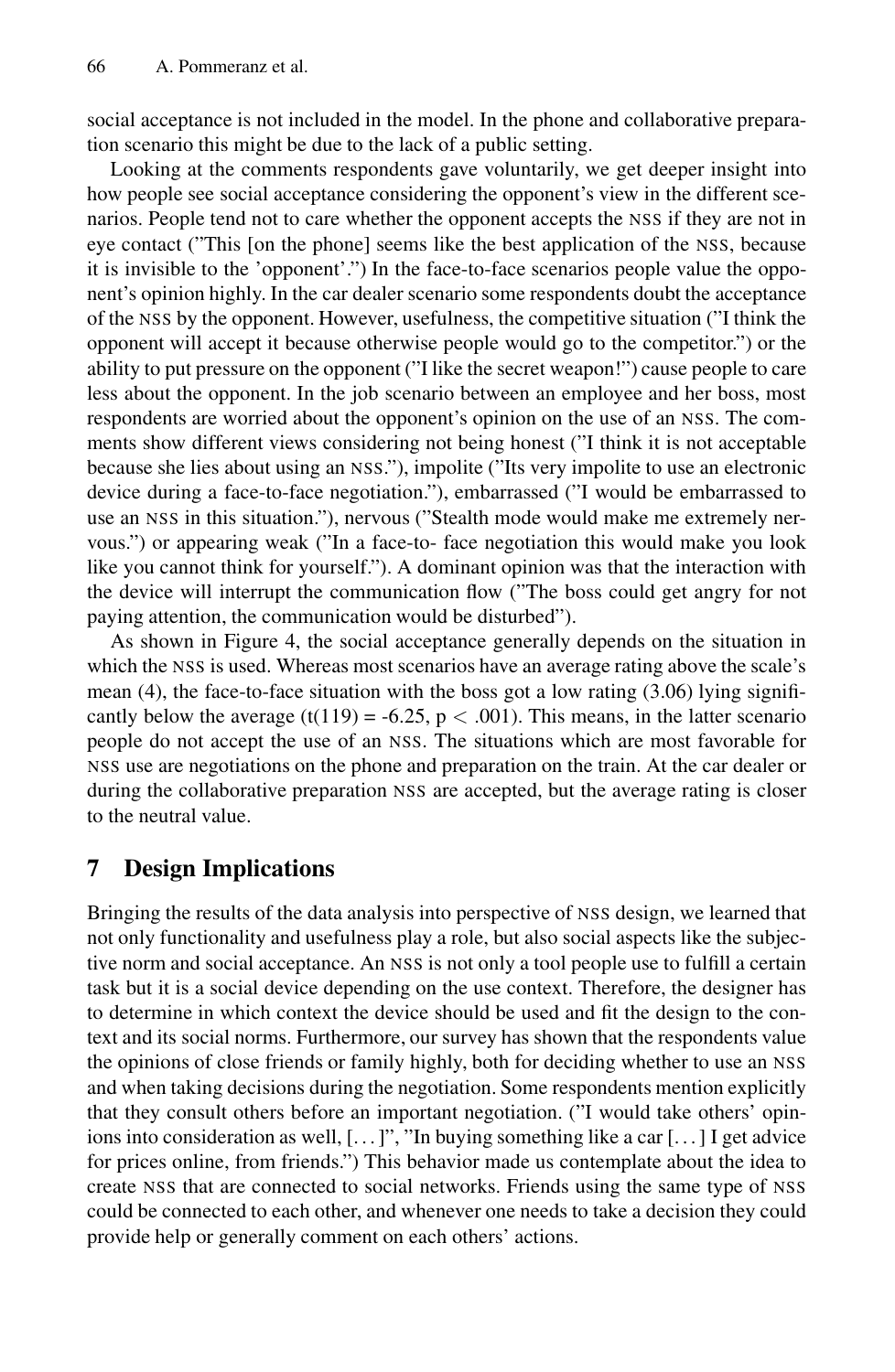

Fig. 4. Mean social Acceptance ratings (1=low to 7=high)

Another idea is storing negotiations within this network in a database that every NSS can access. This will enable users to see what strategies friends used in similar negotiations. These ideas fit social computing trends [16] by bringing mobile information spaces to the user and using social networks to enhance the system's functionality. Also, if people like to ask friends for advice when negotiating, a good NSS should be designed to behave in a similar manner. Surely, there are more ways designers can think of to make NSS more social devices.

### **8 Limitations**

The study presented in this paper has a few limitations. First of all, the participants were not offered the chance to interact with an implemented system. Since we are at the beginning of the development of a novel NSS there is no implementation at hand yet. Furthermore, this study intended to inform the design process of this new NSS, instead of evaluating an existing design. On purpose we tried to focus rather on the use situations than the functionality the NSS could offer. We believe that by showing scenarios of use contexts in the questionnaire we found a good way to give participants a vision of what the system could be able to do, but on such a level that it does not distract from the focus on the situation. We think that people could get a feeling for the usefulness of the system and judge whether they would be able and willing to use it. Since the TAM model is based on constructs which can be perceived by the user when interacting with a real system, we excluded variables from the model that could not be perceived by only watching videos or seeing pictures, e.g. perceived ease of use.

Further limitations concern the number of participants in the study and the opportunistic sample. Unfortunately, these aspects did not allow us to make any general claims about the acceptance of NSS with regard to cultural or educational backgrounds or differences depending on age groups. Despite this, we believe that we offer interesting results that put NSS into a different light. The fact that both subjective norm and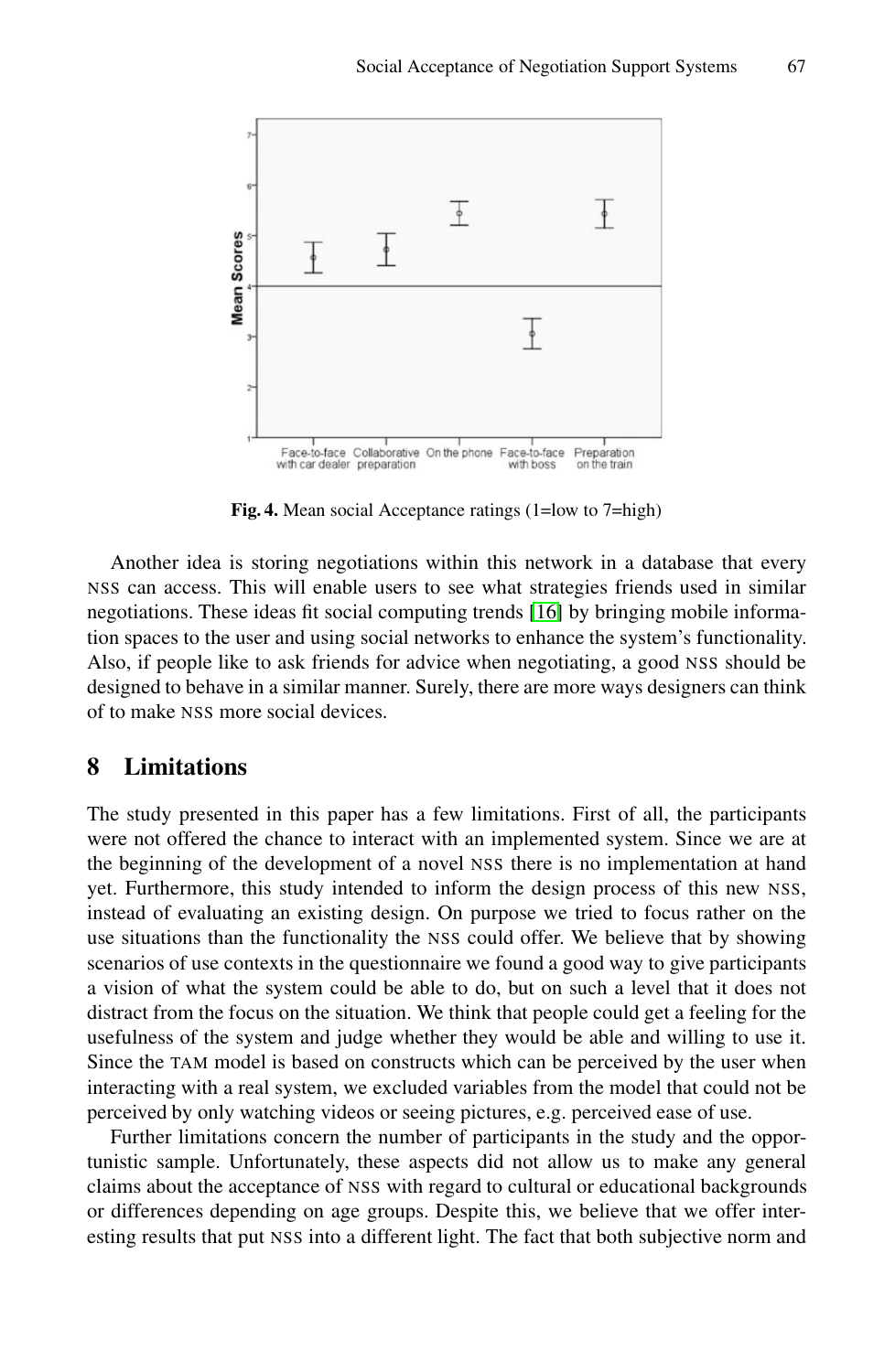situation dependency were major influential factors needs to be taken into consideration when designing new NSS, especially for mobile use.

# **9 Conclusion**

We presented and analyzed data from an online survey with 120 respondents with little negotiation experience to investigate attitudes people have towards an envisioned mobile NSS in different use contexts. We learned that when designing NSS social issues cannot be neglected. Our survey shows that the use context of an NSS is an important factor influencing its social acceptance. The survey's respondents would not accept the use in face-to-face situations when the relationship to the opponent was important, i.e. with one's boss, but when the relationship is less important, i.e. with a car dealer. In situations in which the opponent is not aware of the NSS, e.g. on the phone, it is most accepted. Surprisingly, the subjective norm is the most dominant factor influencing the intention to use a mobile NSS. People value opinions of their close ones high when deciding whether to use an NSS and they also ask them for advice when negotiating.

We were able to obtain these results by giving people a vision of how a new kind of mobile NSS could be used by the help of filmed scenarios. This enables us to inform the design process of our envisioned system in an early stage. After implementing first prototypes in the near future we will be able to investigate more factors, which can only be perceived during the interaction with a prototype, e.g. ease of use. Other aspects to be considered for future research are the influences of educational and cultural background of the user on attitudes towards negotiation and NSS.

Overall, when designing novel, mobile NSS we should aim for creating NSS not merely as tools but as social devices considering the use context and social networks.

# **Acknowledgments**

We thank the project team and all participants of this study. This research is supported by the Dutch Technology Foundation STW, applied science division of NWO and the Technology Program of the Ministry of Economic Affairs. It is part of the Pocket Negotiator project with grant number VICI-project 08075.

# **References**

- <span id="page-13-0"></span>1. Ajzen, I.: The theory of planned behavior. Organzational Behavior and Human Decision Processes 50, 179–211 (1991)
- 2. Ajzen, I., Fishbein, M.: Understanding Attitudes and predicting Social Behavior. Prentice-Hall, Englewood Cliffs (1980)
- 3. Bui, T.: Evaluating negotiation support systems: A conceptualization. In: HICSS 1994. IEEE Computer Society Press, Los Alamitos (1994)
- <span id="page-13-1"></span>4. Carroll, J.M.: Making Use: Secenrio-based Design of Human-Computer Interactions. MIT Press, Cambridge (2000)
- 5. Davis, F.: Perceived usefulness, perceived ease of use, and user acceptance of information technology. MIS Quarterly 13(3), 319–339 (1989)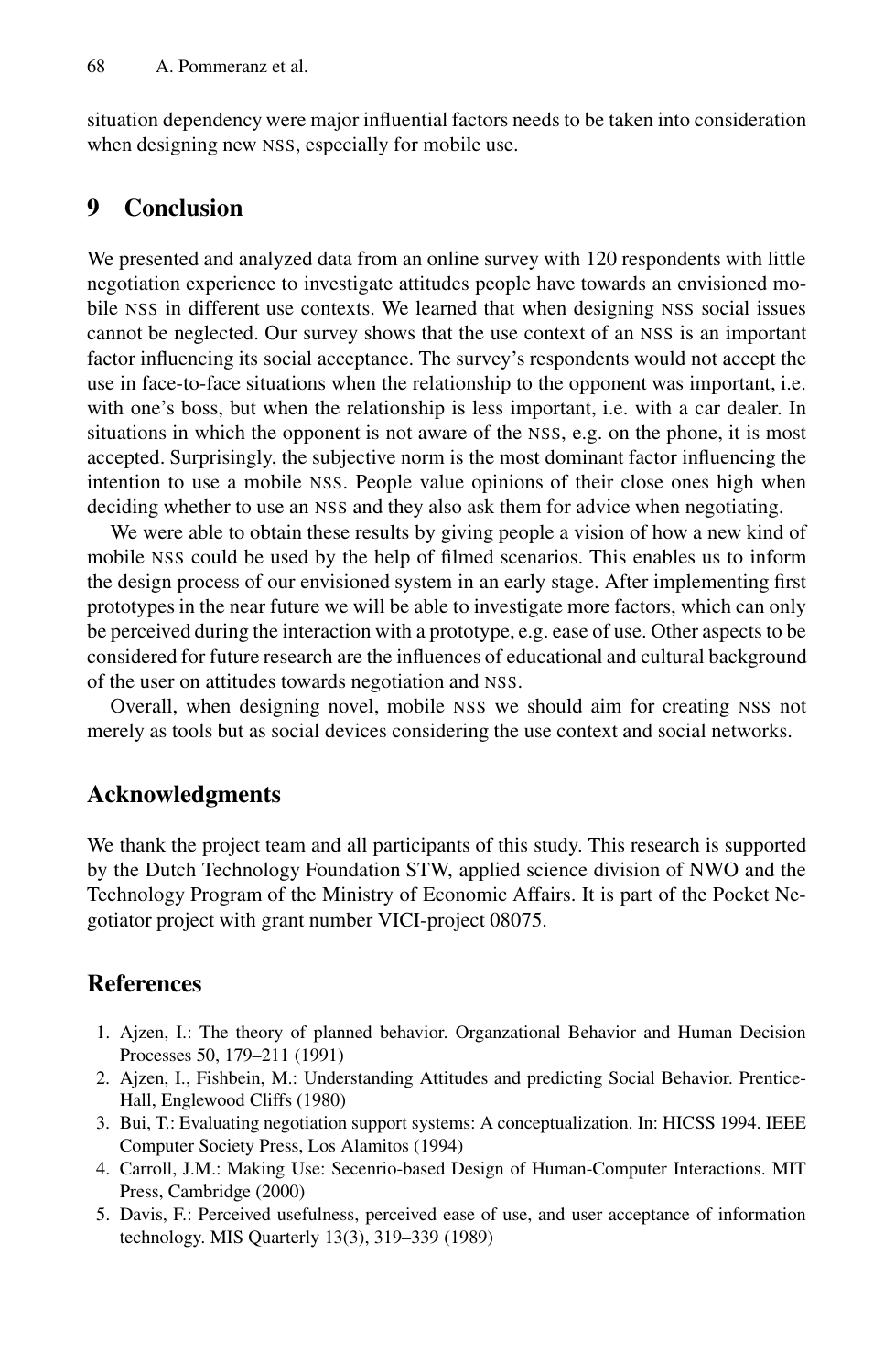- <span id="page-14-6"></span><span id="page-14-5"></span><span id="page-14-4"></span><span id="page-14-2"></span><span id="page-14-1"></span>6. Essentials, H.B.S.: Negotiation. Harvard Business School Publishing Corporation, Boston (2003)
- <span id="page-14-3"></span>7. Hindriks, K., Jonker, C.: Creating human-machine synergy in negotiation support systems: Towards the pocket negotiator. In: HuCom 2008. ACM Press, New York (2008)
- <span id="page-14-8"></span>8. ITU: Itu internet reports: The portable internet, Tech. rep., ITU (2004), http://www.itu.int/portableinternet
- 9. Kersten, G.: Negotiation support systems and negotiating agents. In: Modles et Systmes Multi-Agents pour la Gestion de lEnvironement et des Territoire (1999)
- <span id="page-14-9"></span>10. Kersten, G., Lo, G.: Aspire: an integrated negotiation support system and software agents for ebusiness negotiation. International Journal of Internet and Enterprise Management 1(2), 293–315 (2003)
- <span id="page-14-11"></span><span id="page-14-10"></span>11. Kersten, G.E., Lai, H.: Negotiation support and e-negotiation systems: An overview. Group Decision and Negotiation 16, 553–586 (2007)
- 12. Ling, R.: "One can talk about common manners!": the use of mobile telephones in inappropriate situations. in themes in mobile telephony. Tech. rep., COST 248 Home and Work group (1997)
- <span id="page-14-7"></span>13. Love, S., Perry, M.: Dealing with mobile conversations in public places: Some implications for the design of socially intrusive technologies. In: CHI 2004, pp. 1195–1198. ACM Press, New York (2004)
- 14. Mallat, N., Rossi, M., Tuunainen, V., Rni, A.: The impact of use context on mobile services acceptance: The case of mobile ticketing. Information Management 46, 190–195 (2009)
- 15. Palen, L., Salzman, M., Youngs, E.: Discovery and integration of mobile communications in everyday life. Personal Ubiquitous Computing 5(2), 109–122 (2001)
- 16. Parameswaran, M., Whinston, A.: Social computing: An overview. Communications of the Association for Information Systems 19, 762–780 (2007)
- 17. Pommeranz, A., Brinkman, W., Wiggers, P., Broekens, J., Jonker, C.: Towards design guidelines for negotiation support systems: An expert perspective using scenarios. In: ECCE 2009 (2009)
- <span id="page-14-0"></span>18. Rangaswamy, A., Shell, G.: Using computers to realize joint gains in negotiations: Towards an electronic bargaining table. Management Science 43(8), 1147–1163 (1997)
- 19. Schoop, M., Jertila, A., List, T.: Negoisst: a negotiation support system for electronic business-to-business negotiations in e-commerce. Data and Knowledge Engineering 47(3), 371–401 (2001)
- 20. Srivastava, L.: Mobile phones and the evolution of social behavior. Behaviour and Information Technology 24(2), 111–129 (2005)
- 21. Swaab, R., Postmes, T., Neijiens, P.: Negotiation support systems: Communication and information as antecedents of negotiation settlement. International Negotiation 9, 59–78 (2004)
- 22. Thomson, L.: The Heart and Mind of the Negotiator. Pearson, Prentice Hall (2005)
- 23. Vetschera, R., Kersten, G., Koeszegi, S.: User assessment of internet-based negotiation support systems: An exploratory study. Journal of Oganizational Computing and E-Commerce 16(2), 123–132 (2006)